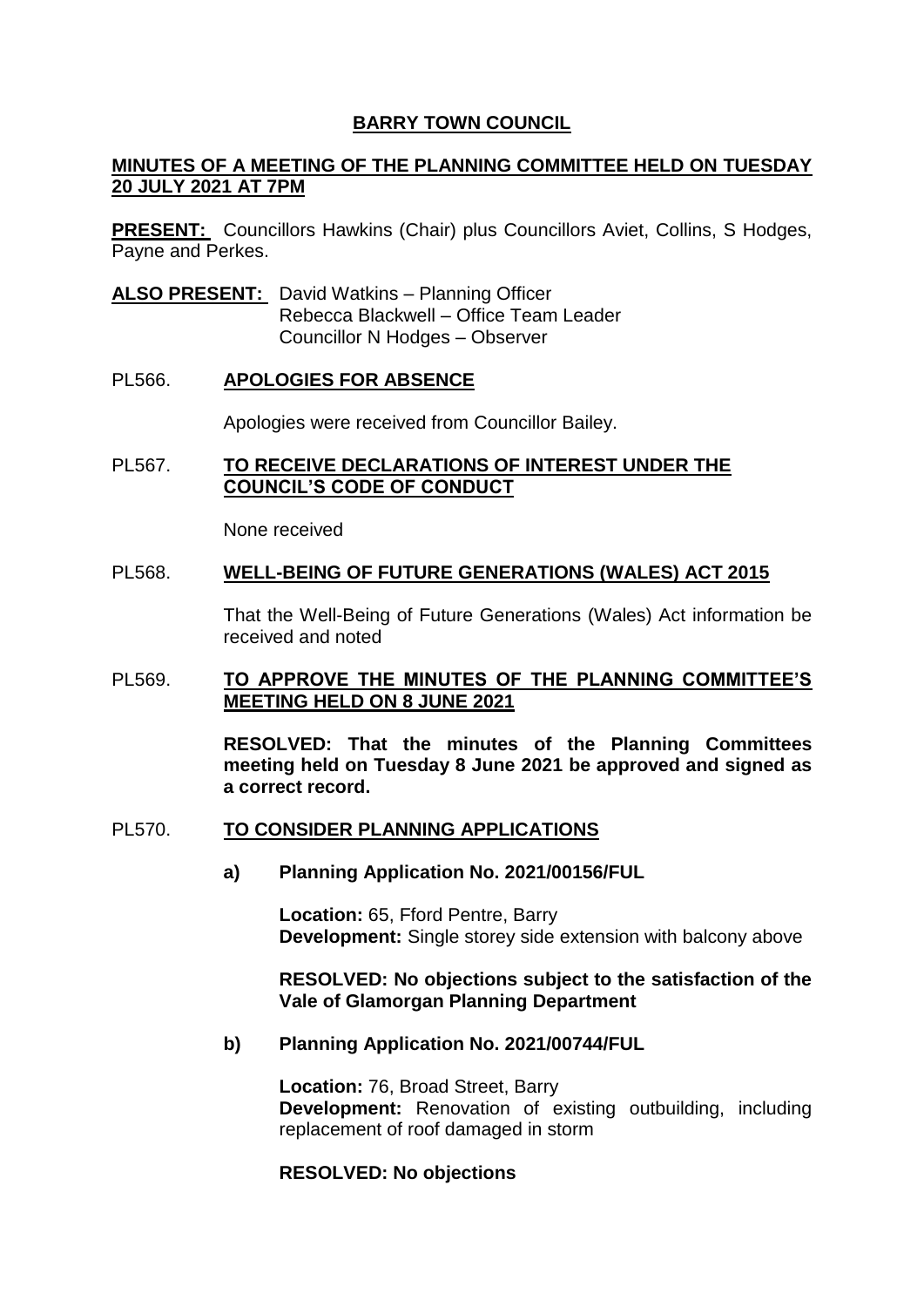# **c) Planning Application No. 2021/00753/FUL**

**Location:** 72, St. Pauls Avenue, Barry

**Development:** Decking and associated structures to the rear of the property – to also include a change of use of land to the rear for use as garden.

**RESOLVED: Barry Town Council reiterate its original comments dated June 2021:**

**No objections in principle but subject to the satisfaction and agreement of the Vale of Glamorgan Councils Planning Department** 

# **d) Planning Application No. 2021/00770/RG3**

**Location:** Golf Hut, Porthkerry Country Park, Park Road, Barry **Development:** Refurbishment of existing golf hut, increasing the height to 5.2m and re-cladding the exterior shell of the building. The building will be used to provide extra tourism opportunities.

Members raised concerns to the proposed development being used as a holiday let.

### **RESOLVED:**

- **1. That Barry Town Council are consulted on any further proposals and uses for the refurbished Golf Hut, Porthkerry Park**
- **2. That the refurbished Golf Hut is not used for holiday accommodation.**

#### **e) Planning Application No. 2021/00819/FUL**

**Location:** 8, Norwood Crescent, Barry **Development:** Single storey rear extension and use of disused garage as part of dwelling and loft conversion with rear dormer and external alterations

#### **RESOLVED: No objections**

# **f) Planning Application No. 2021/00822/FUL**

**Location:** 49, Pontypridd Road, Barry **Development:** Alter the flat roof design to get an improved finish between the roof and the main building. French windows to the upper rear bedrooms. Flat roof as a roof terrace. Retention of a games room at the bottom of the garden.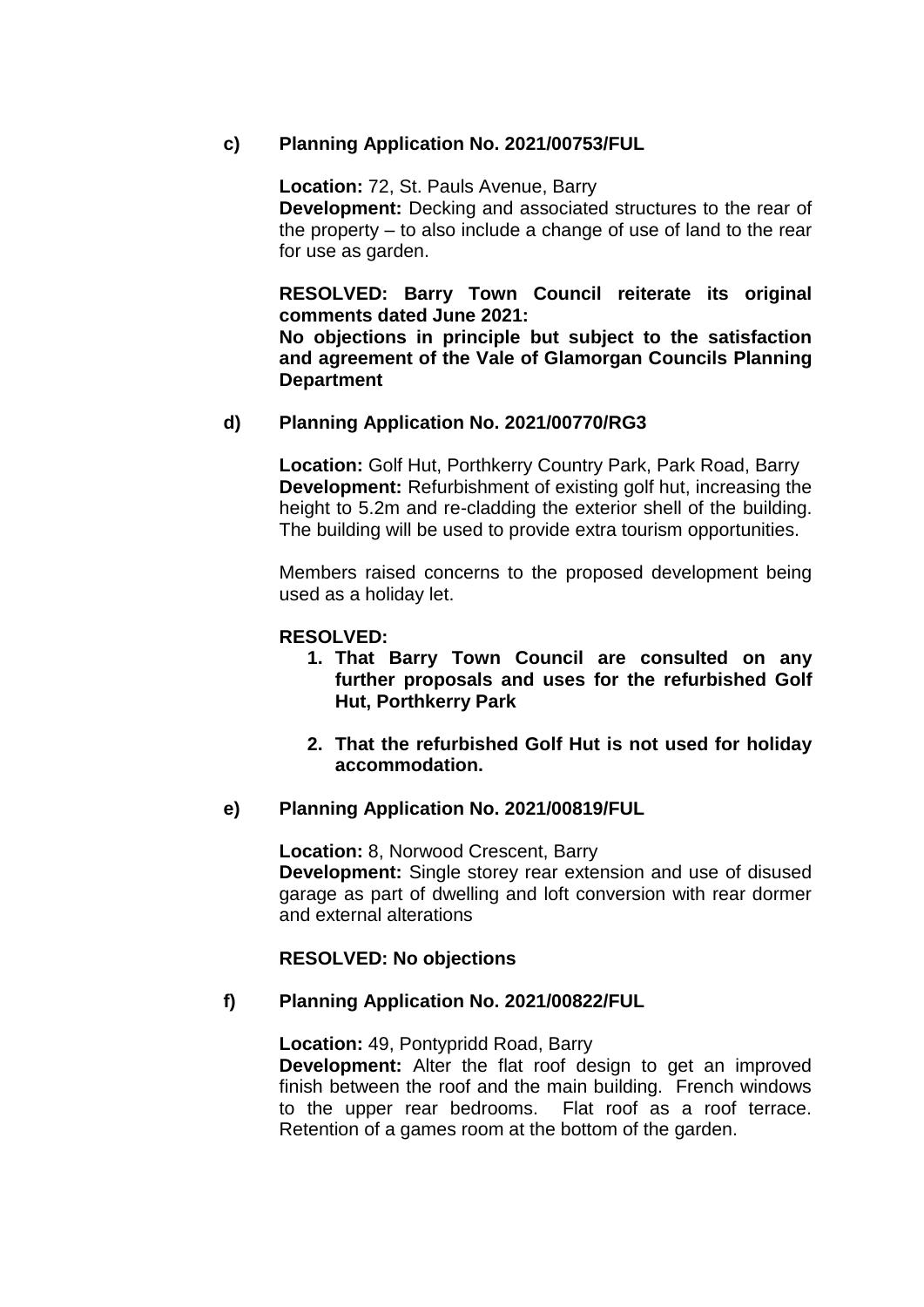**RESOLVED: No objections subject to the erection of glazed panels on top of the privacy screen between 49 and 51 Pontypridd Road being opaque in nature and the details of these proposed glazed panels are approved in writing by the Vale of Glamorgan Council's Planning Department.** 

# **g) Planning Application No. 2021/00825/RG3**

**Location:** 7, St. Pauls Avenue, Barry

**Development:** Change of use from existing dwelling house (C3) into a young person's social care home (C2) – with external alterations including the formation of a new off-street car parking space

Members had concerns over the limited off-street car parking

# **RESOLVED: No objections subject to the following requirements;**

- **1. The proposed use of the building is for young person's social care only and no other use under Class C2 of the Town and Country (Use Classes) Order 1987 (as amended).**
- **2. That two (2) off street car parking places be constructed on site prior to occupation of the building due (a) to the staffing requirements and (b) the on street parking issues associated with St. Pauls Avenue.**

# **h) Planning Application No. 2021/00870/FUL**

**Location:** Briscome Retail park, Cardiff Road, Barry **Development:** Increase the overall parking on site by 7 car parking spaces with the creation of 10 new overflow car parking spaced accessed via the conversion of existing car parking spaces (losing 3 exiting spaces)

# **RESOLVED: No objections**

# **i) Planning Application No. 2021/00871/FUL**

**Location:** 1, Pendoylan Close, Barry **Development:** Proposed two storey extension to side of existing domestic dwelling

# **RESOLVED: No objections**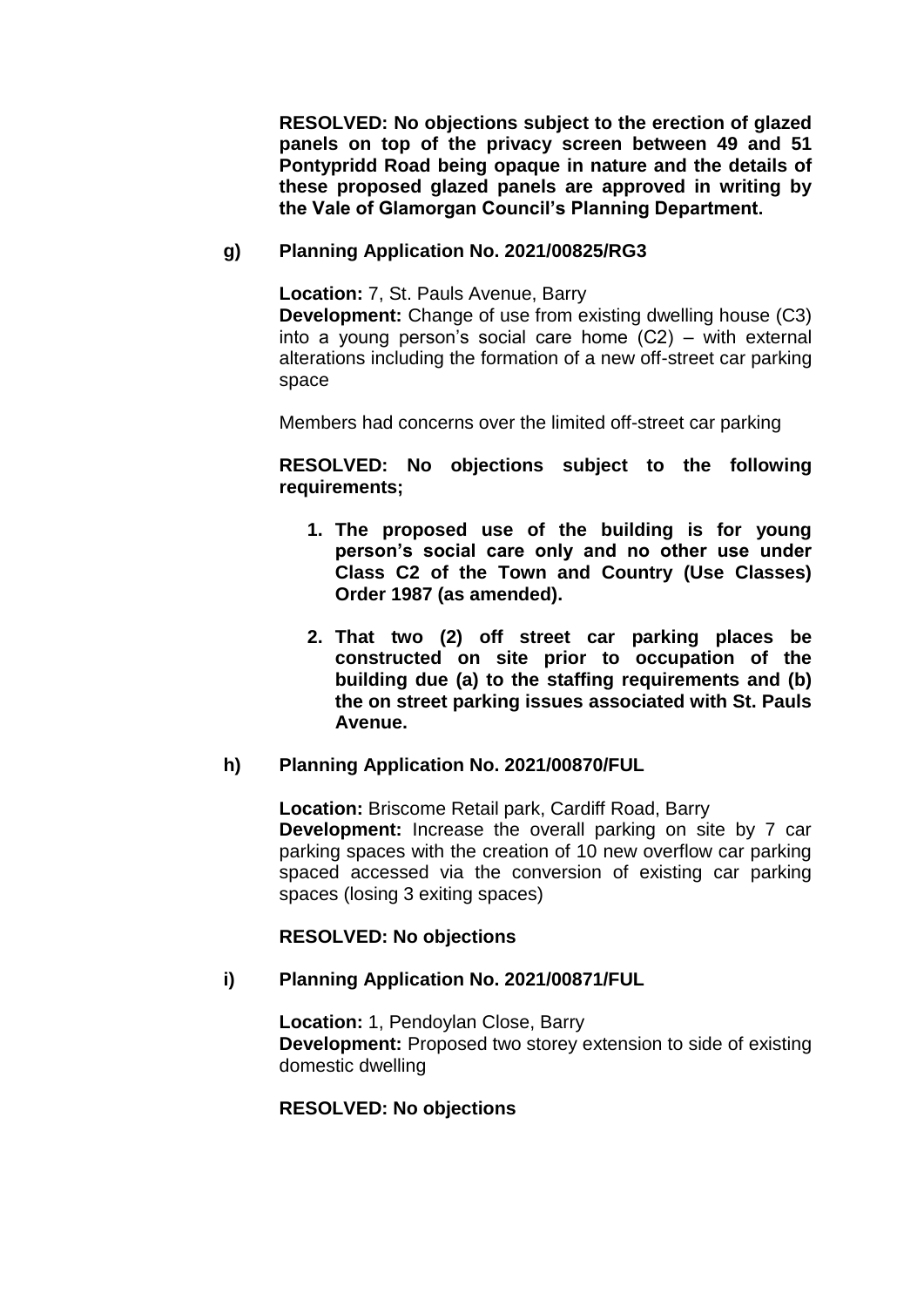# **j) Planning Application No. 2021/00874/FUL**

**Location:** 17 Whitmore Park Drive, Barry **Development:** Single storey side extension for utility area and downstairs WC

### **RESOLVED: No objections**

### **k) Planning Application No. 2021/00878/FUL**

**Location:** 34a, Tynewydd Road, Barry **Development:** Proposed single storey side extension, with change of use from garage to B1 office use with associated external works

**RESOLVED: Barry Town Council objects to the proposals for the following reasons;**

 **The conversion and extension of the exiting single garage to office accommodation appears inappropriate for the area due to the detrimental impact upon the amenity of local residents; the lack of off street parking and probable existence of suitable alternative existing office accommodation within the Barry area.** 

#### **l) Planning Application No. 2021/00925/FUL**

**Location:** 11, Dyfrig Street, Barry **Development:** Proposed rear extension and rear dormer loft conversion

#### **RESOLVED: No objections**

#### **m) Planning Application No. 2021/00931/FUL**

**Location:** Ty Creigiau, 1 Cwrt Dyfed, Barry **Development:** Single storey side and first floor side extensions and replacement canopy

**RESOLVED: Barry Town Council objects to the development and requests the Vale of Glamorgan Planning Department review the proposed finishes and materials to the elevational treatment of the new extensions which are not aesthetically pleasing nor sympathetic to the predominant use of traditional brick and tile within this part of the estate.**